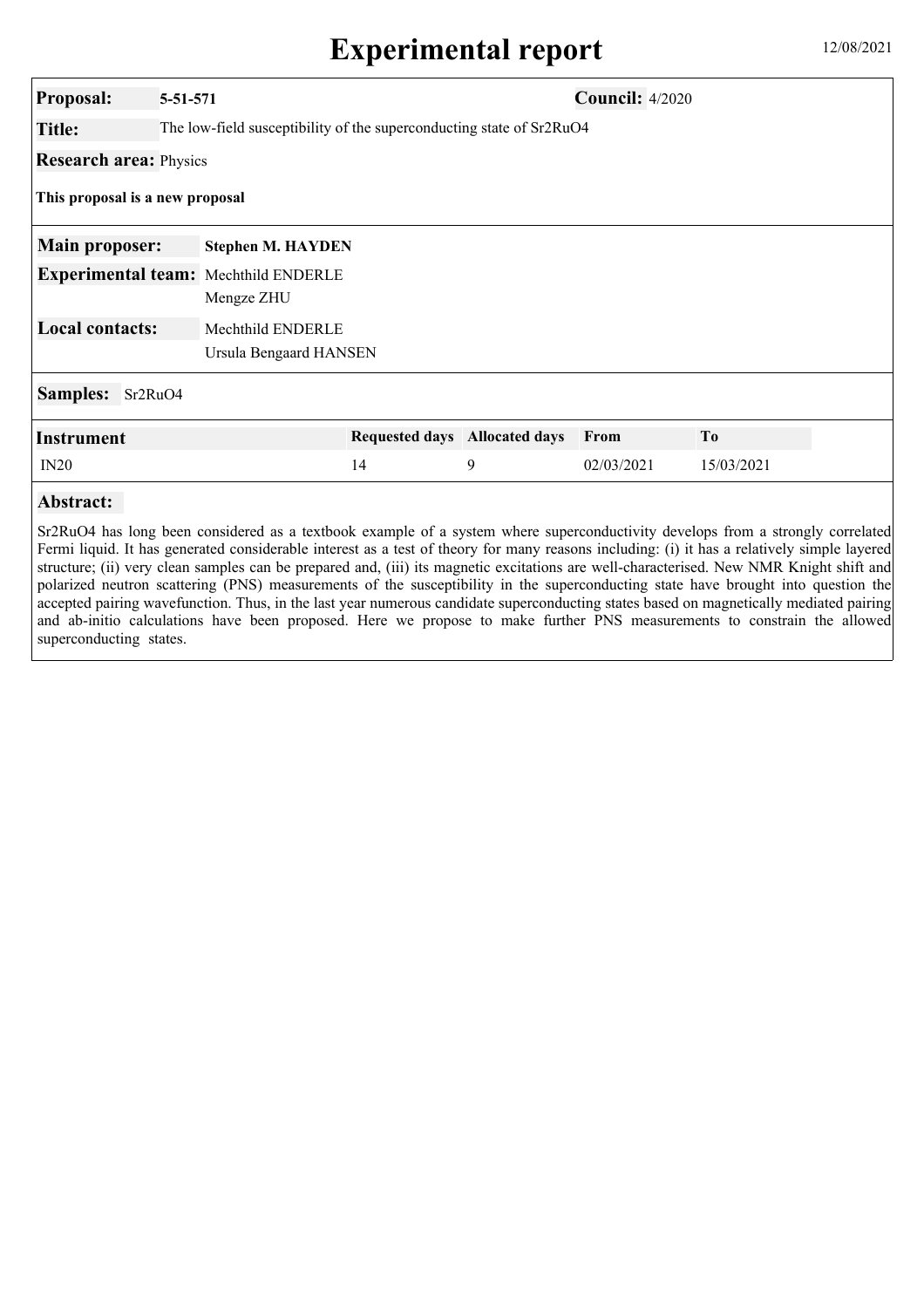# **EXPERIMENT DIR-183 / 5-51-571 ON IN20 IN MARCH 2021 THE LOW-FIELD SUSCEPTIBILITY OF THE SUPERCONDUCTING STATE OF SR**2**RUO**<sup>4</sup>

#### **A. Abstract**

 $Sr<sub>2</sub>RuO<sub>4</sub>$  is a correlated transition metal oxide which forms in its normal state a Fermi liquid, shows strong spin-orbit coupling (SOC) which significantly modifies its Fermi surface [1] and undergoes a transition into an unconventional superconducting state at  $T_c \approx 1.5 \text{ K}$  and  $H_{c2} \approx 1.47 \text{ T}$ . Whereas the previous picture of an odd-parity chiral-triplet state with **d**  $\parallel$   $\hat{\mathbf{z}}$  is now rejected [2] the parity and the paring symmetry of the superconducting state is still unclear. In a previous polarised neutron scattering (PNS) experiment [3, 4] we observed analogue to  $^{17}$ O-nuclear magnetic resonance (NMR) Knight shift *K* measurements [2, 5, 6] a reduction of the spin susceptibility  $\chi_{spin}$  in the superconducting state Sr2RuO<sup>4</sup> for magnetic fields *H* applied along the crystallographic *a*-axis. However our data suggested a rather large zero-field and zero-temperature residual *χ*spin(0) which appeared less prominent in the NMR *K*-measurements. Furthermore, we established that an earlier PNS experiment [7] suffered from bad statistics and thus failed to observe the change in  $\chi_{\text{spin}}$ .

Throughout various techniques signatures are observed that the superconducting state in  $Sr_2RuO_4$  undergoes a firstorder transition for *H* near  $H_{c2}$  [8, 9]. This was recently also observed in the electronic specific heat [10] and in NMR [5] and hence it is also expected to be observable in PNS.

The technique we applied to study the  $\chi_{spin}$  and to avoid screening by supercurrents is PNS which was pioneered by Shull and Wedgwood [11]. The aim of this experiment [12] was to further study the *H*-dependence of the *χ*spin in the superconducting as well as normal state at low temperatures. The experiment hereby specifically focused on the low field regime to examine any residual  $\chi_{spin}$  and on *H H<sub>c</sub>*2 to study a possible first-order transition. We observed a large first order transition but also find a residual  $\chi(0)$  of almost 50% of the normal state susceptibility  $\chi(n)$ .

## **B. Experimental details**

PNS [12] measurements were carried out on IN20 with the sample mounted in a dilution refrigerator with a 2.5 T magnet where magnetic fields were applied vertically and parallel to [100]. Any measurements were performed on the (011) Bragg reflection which mainly includes magnetic scattering from the Ruthenium side. The alignment, the calibration of the flippers and the polarisation of the beam were performed with the complete instrument whereas measurements of the flipping ratio on the sample to study *χ* were performed without the analyser to increase the flux. To improve the statistics, the data normalisation and corrections for fluctuations in the neutron beam flux in comparison to previous experiment [3, 4] the detector and the monitor were replaced by a diffraction detector and monitor, respectively. The data in the superconducting state were collected at  $60 \text{ mK}$  ( $T \ll T_c$ ) and fields between 0.2 T to 1.2 T with **H** *∥* [100]. Normal state data was collected at 60 mK and 1.5-2.5 T and for 2.5 T at various temperatures.

### **C. Results**

The final results are mainly presented in Fig. 1 and Fig. 2.

At first the normal state was characterised. Values in good agreement with results from previous experiment [3, 4] were measured. A series of temperatures at 2.5 T were probed to search for contribution to the flipping ratio *R* by polarisation of nuclear isotopes of Ruthenium, Strontium and oxygen with non-zero nuclear spin [13–15]. Due to the small moments of the nuclei the polarisation is expected to be linear in  $H/T$  (small- $H/\text{high-}T$  limit of the Brillouin function) a the applied  $H$  and  $T$  but no such dependency was observed.

The measurements in the superconducting state only show a small reduction with decreasing fields for  $H < 0.8$   $H_{c2}$  but show a large increase near *Hc*<sup>2</sup> which is consistent with a first-order transition due to Pauli limiting. Maki suggested that strong SOC might favour Pauli limiting [16] over orbital limiting which might be the case here. Our results point towards a residual susceptibility  $\chi(0)$  of about 50% of the normal state susceptibility  $\chi(n)$ . The susceptibility here includes an orbital part estimated to up to 22% of  $\chi(n)$  but  $\chi_{spin}$  is subject to enhancement which counter-intuitive leads to a smaller  $\chi_{spin}(0)$ . These two effects might partially or even almost completely cancel and hence  $\chi(0)/\chi(n)$ might be a good estimate for  $\chi_{\rm spin}(0)/\chi_{\rm spin}(n)$ .

 $Sr<sub>2</sub>RuO<sub>4</sub>$  exhibits strong SOC which couples the orbital and spin moments and create a pseudo-spin space [17]. This implies that PNS and NMR  $K$ -shift measurements in  $Sr_2RuO_4$  probe the parity of the superconducting state rather than the paring symmetry as in a superconductor without SOC. It further implies that in spin-space the paring states are non-diagonal which results even for even-parity states in non-zero  $\chi_{\rm spin}(0)$  induced by triplet components in spin-space. Our data generally favour an even-parity state with very strong SOC and a nodal gap structure but are also consistent with an odd-parity state.

Altogether the large residuum is consistent with three proposals which are depicted in Figure 1) where a large spin part is suggested either due to an odd-parity state with in-plane **d**-vector, due to triplet contributions induced by the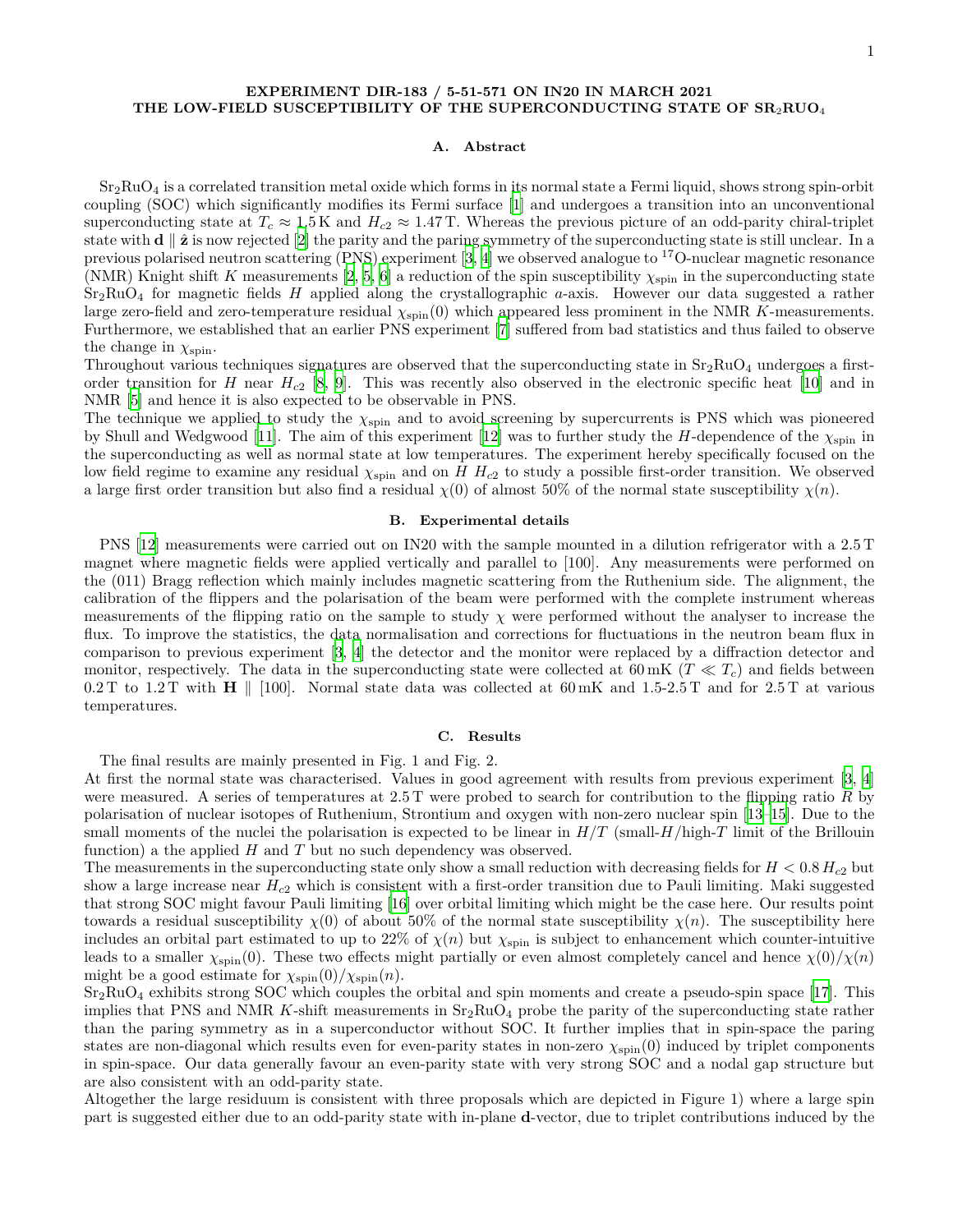spin orbit coupling in an even-parity state or due to scattering on impurities. Qualitatively we come to similar results as the electronic specific heat  $\gamma_e$  measurements and the NMR Knight shift *K* measurements but observe a smaller first order transition and a larger residual  $\chi$  which is partially due to orbital contributions.

# **D. Conclusions and publication of this work**

We have collected high quality polarised neutron scattering data with fields down to 0.2 T and flipping ratios down to *R −* 1 *≈* 2 *×* 10*−*4. The field dependence of the susceptibility in and outside of the superconducting phase were mapped out.

A reduced spin susceptibility with a large first-order transition and a large zero-field and zero-temperature residual term was observed alongside a field dependence which suggested a (near-)nodal gap structure. The results are consistent an odd-parity state or an even-parity with a large residual term due to spin-orbit coupling. The gap structure might be consistent with a nodal-*s'*-wave [17], a  $d_{x^2-y^2}$ -wave [17], a  $d_{xy}$ -wave [18] or also a  $g_{xy(x^2-y^2)}$ -wave.

- [1] A. Tamai, M. Zingl, E. Rozbicki, E. Cappelli, S. Ricc'o, A. de la Torre, S. M. Walker, F. Bruno, P. King, W. Meevasana, M. Shi, M. Radovi'c, N. Plumb, A. Gibbs, A. Mackenzie, C. Berthod, H. Strand, M. Kim, A. Georges, and F. Baumberger, Phys. Rev. X **9**[, 021048 \(2019\)](https://doi.org/10.1103/PhysRevX.9.021048).
- [2] A. Pustogow, Y. Luo, A. Chronister, Y.-S. Su, D. A. Sokolov, F. Jerzembeck, A. P. Mackenzie, C. W. Hicks, N. Kikugawa, S. Raghu, E. D. Bauer, and S. E. Brown, Nature **574**[, 72 \(2019\).](https://doi.org/10.1038s41586-019-1596-2)
- [3] S. M. Hayden, M. Enderle, A. Petsch, and M. Zhu, The Nature of the Superconducting State in  $Sr_2RuO_4$  (2019).
- [4] A. Petsch, M. Zhu, M. Enderle, Z. Mao, Y. Maeno, I. Mazin, and S. Hayden, [Phys. Rev. Lett.](https://doi.org/10.1103/physrevlett.125.217004) **125**, 217004 (2020).
- [5] A. Chronister, A. Pustogow, N. Kikugawa, D. A. Sokolov, F. Jerzembeck, C. W. Hicks, A. P. Mackenzie, E. D. Bauer, and S. E. Brown, Proc. Natl. Acad. Sci. **118**, [10.1073/pnas.2025313118](https://doi.org/10.1073/pnas.2025313118) (2021).
- [6] K. Ishida, M. Manago, K. Kinjo, and Y. Maeno, [J. Phys. Soc. Japan](https://doi.org/10.7566/JPSJ.89.034712) **89**, 034712 (2020).
- [7] J. A. Duffy, S. M. Hayden, Y. Maeno, Z. Mao, J. Kulda, and G. J. McIntyre, [Phys. Rev. Lett.](https://doi.org/10.1103/physrevlett.85.5412) **85**, 5412 (2000).
- [8] S. Kittaka, A. Kasahara, T. Sakakibara, D. Shibata, S. Yonezawa, Y. Maeno, K. Tenya, and K. Machida, [Phys. Rev. B](https://doi.org/10.1103/PhysRevB.90.220502) **90**[, 220502 \(2014\).](https://doi.org/10.1103/PhysRevB.90.220502)
- [9] S. Yonezawa, T. Kajikawa, and Y. Maeno, [Phys. Rev. Lett.](https://doi.org/10.1103/physrevlett.110.077003) **110**, 077003 (2013).
- [10] S. Kittaka, S. Nakamura, T. Sakakibara, N. Kikugawa, T. Terashima, S. Uji, D. A. Sokolov, A. P. Mackenzie, K. Irie, Y. Tsutsumi, K. Suzuki, and K. Machida, [J. Phys. Soc. Japan](https://doi.org/10.7566/JPSJ.87.093703) **87**, 093703 (2018).
- [11] C. G. Shull and F. A. Wedgwood, [Phys. Rev. Lett.](https://doi.org/10.1103/physrevlett.16.513) **16**, 513 (1966).
- [12] H. S. M., E. Mechthild, H. U. Bengaard, P. Alexander, and Z. Mengze, [The low-field susceptibility of the superconducting](https://doi.org/10.5291/ILL-DATA.5-51-571) state of  $sr_2ruo_4$  (2021).
- [13] M. E. Rose, Phys. Rev. **75**[, 213 \(1949\)](https://doi.org/10.1103/physrev.75.213.2).
- [14] R. I. Schermer and M. Blume, Phys. Rev. **166**[, 554 \(1968\)](https://doi.org/10.1103/physrev.166.554).
- [15] R. I. Schermer, Phys. Rev. **130**[, 1907 \(1963\).](https://doi.org/10.1103/physrev.130.1907)
- [16] K. Maki, Phys. Rev. **148**[, 362 \(1966\).](https://doi.org/10.1103/physrev.148.362)
- [17] A. T. Rømer, D. D. Scherer, I. M. Eremin, P. J. Hirschfeld, and B. M. Andersen, [Phys. Rev. Lett.](https://doi.org/10.1103/PhysRevLett.123.247001) **123**, 247001 (2019).
- [18] A. T. Rømer, P. J. Hirschfeld, and B. M. Andersen, Superconducting state of  $Sr_2RuO_4$  in the presence of longer-range Coulomb interactions (2021), [arXiv:2101.06972.](https://arxiv.org/abs/2101.06972)